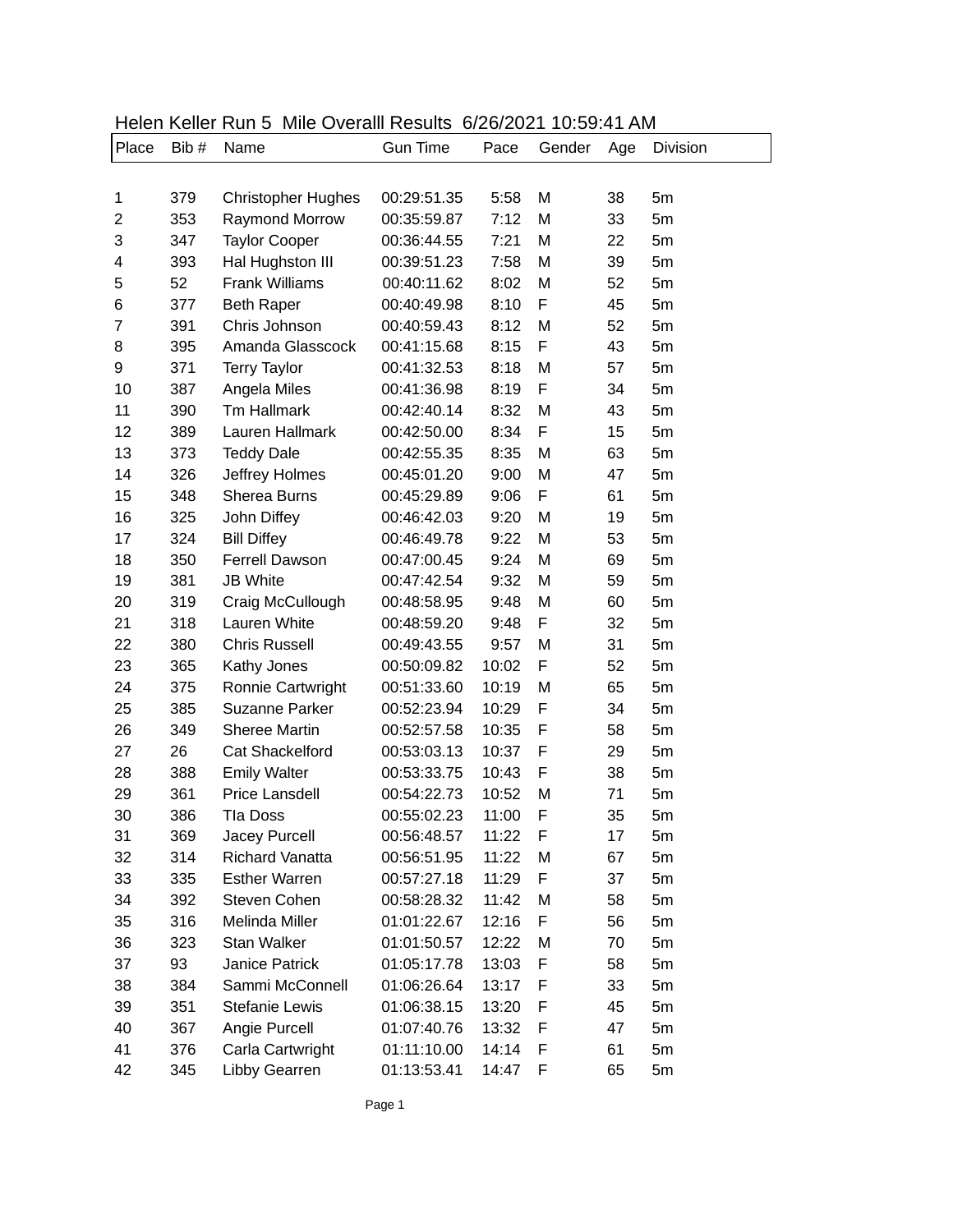| Place | Bib# | Name                | <b>Gun Time</b> | Pace      | Gender | Age | <b>Division</b> |
|-------|------|---------------------|-----------------|-----------|--------|-----|-----------------|
| 43    | 315  | Mindy Myre          | 01:14:08.55     | 14:50 F   |        | 53  | 5m              |
| 44    | 383  | Jan Woods           | 01:17:28.23     | 15:30     | - F    | 73  | 5m              |
| 45    | 321  | Wanda Wright        | 01:17:32.15     | 15:30     | - F    | 52  | 5m              |
| 46    | 322  | <b>SHELIA PARKS</b> | 01:17:44.64     | $15:33$ F |        | 58  | 5 <sub>m</sub>  |
| 47    | 382  | Linda Brewer        | 01:18:35.83     | 15:43 F   |        | 73  | 5m              |
| 48    | 334  | James Cheek         | 01:24:03.25     | 16:49     | M      | 49  | 5 <sub>m</sub>  |
| 49    | 363  | <b>Tommy Stine</b>  | 01:28:52.90     | 17:46     | M      | 76  | 5 <sub>m</sub>  |
|       |      |                     |                 |           |        |     |                 |

Helen Keller Run 5 Mile Overalll Results 6/26/2021 10:59:42 AM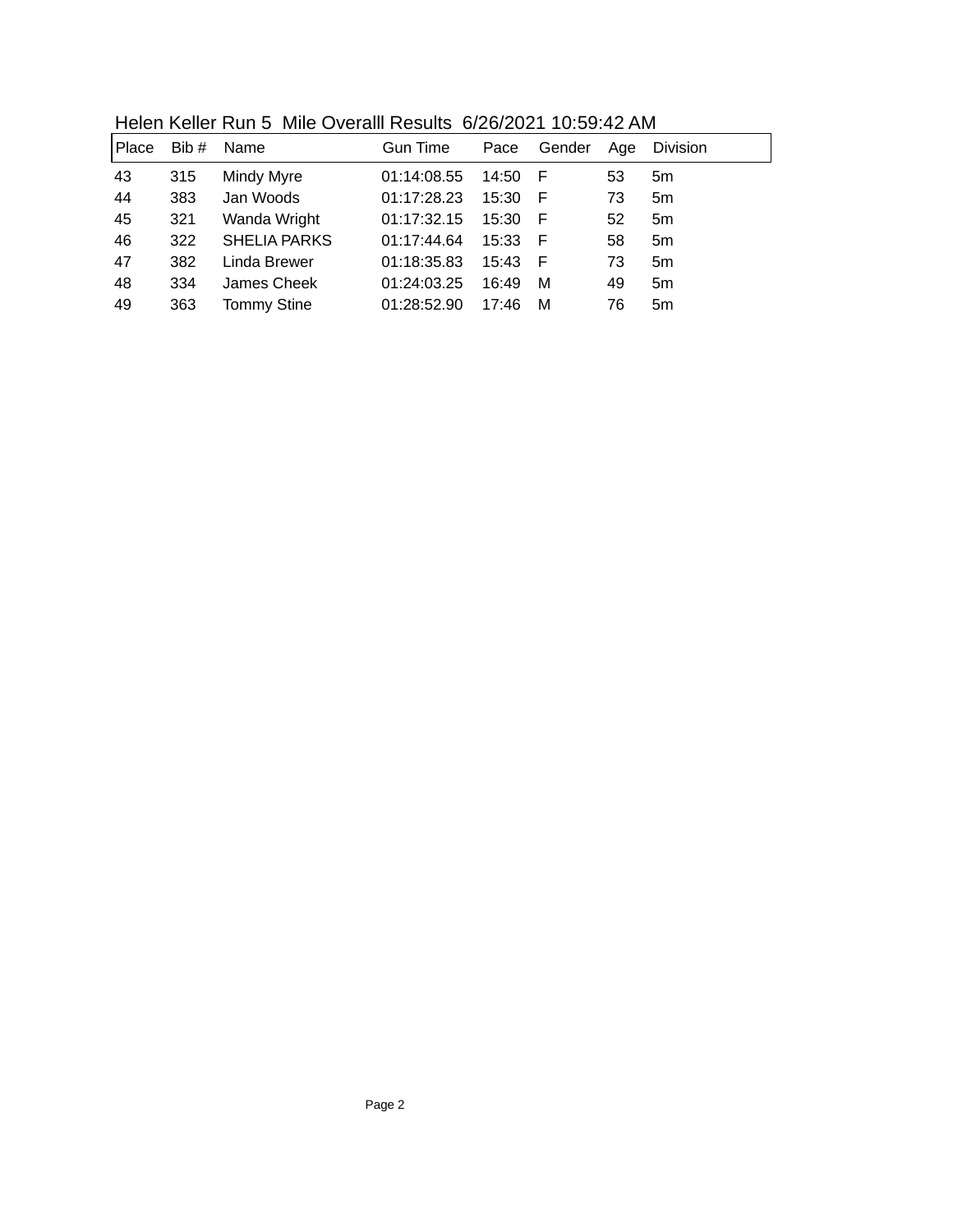|  |  | Helen Keller Run 5 Mile Overalll Results 6/26/2021 10:59:44 AM |
|--|--|----------------------------------------------------------------|
|--|--|----------------------------------------------------------------|

| Place Bib # Name | Gun Time  Pace Gender Age Division |
|------------------|------------------------------------|
|------------------|------------------------------------|